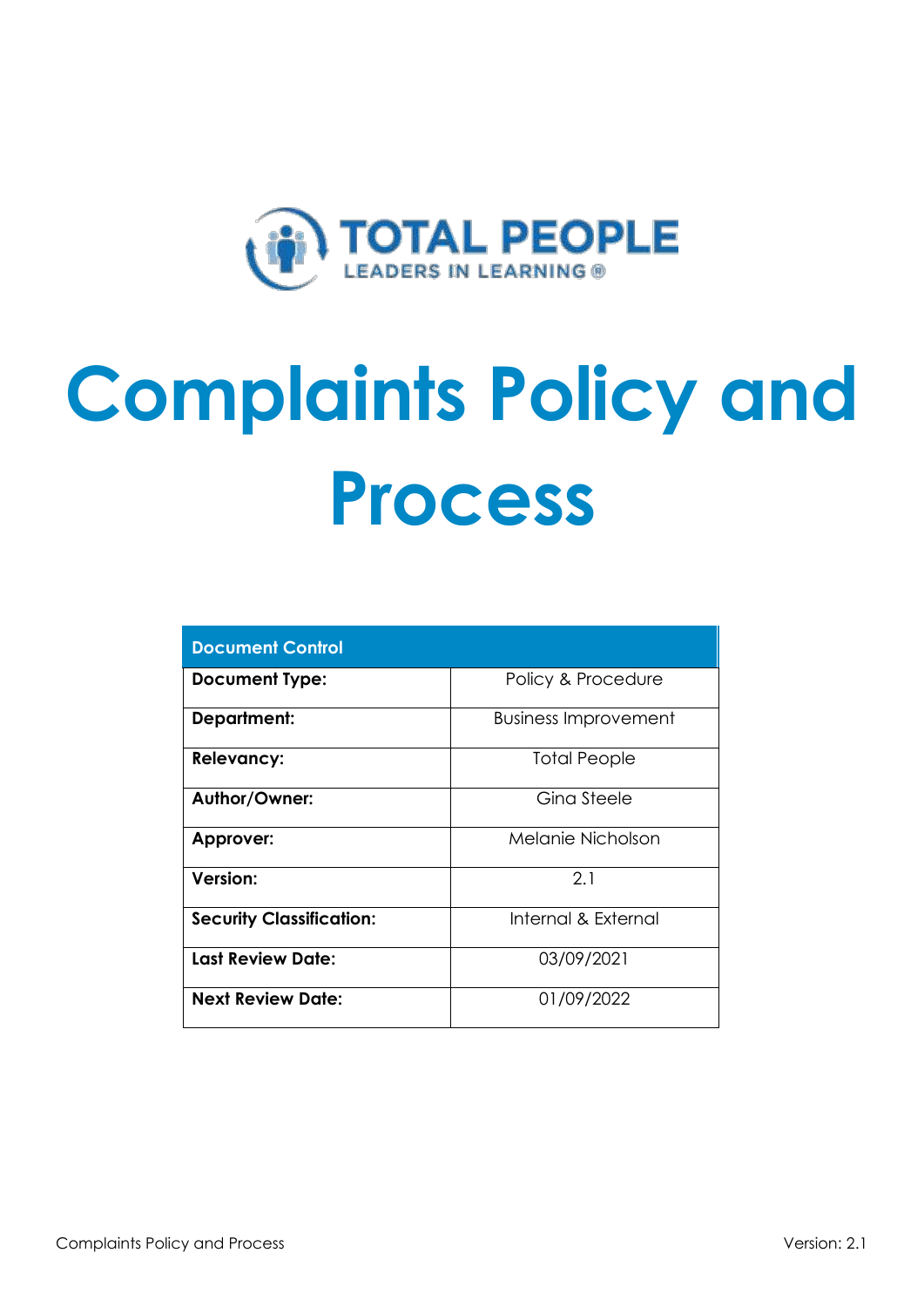# **Policy Statement:**

Total People is committed to delivering the best possible learning experience for apprentices/learners, employers, and stakeholders. Feedback from across our colleagues, apprentices/learners, employers and partners helps us to constantly review and act upon opportunities to improve, to share best practice, and to constantly strive to do better. Total People is dedicated to creating an open and honest environment where apprentices/learners, stakeholders, visitors and employers are encouraged to provide formal and informal feedback when things go well, and to have clarity on what they need to do when they are unhappy with the service being provided and they want to make a complaint.

## **Scope:**

This policy outlines what any apprentice/learner, employer, stakeholder, parent, or visitor needs to do in order to make a complaint to Total People about the service it or one of it's subcontractors provides.

Within the scope of this policy, we will review our delivery or performance of

- The quality, management, or experience on Total People programmes
- Issues with delays in handling or administering learner programmes and / or progress
- How Total People colleagues conduct themselves and / or the approach we take to recruitment, training delivery, or assessment / exams and end point assessment
- Equality and Diversity issues

Separate policies are in place and made available to apprentices/learners and employers covering practice in relation to exams, marking and assessment, behaviour and conduct (learners), Staff Code of Conduct, and Staff Disciplinary. Issues identified or raised relating to these will be handled under the appropriate policy.

This Complaints Policy and Process is published on Total People's website and Total People's internal Hub. The policy is shared with all colleagues through induction training. Updates to policies are also communicated through email communications, monthly newsletters, cluster meetings and all colleague calls.

This policy is reviewed bi-annually, or in response to updates and changes to any relevant legislation and guidance, whichever is sooner.

## **Legislation, Guidance and Relevant Policies:**

This policy is aligned to the guidance issued by the Education and Skills Funding Agency 'Complaints about post 16 provision funded by ESFA, published in November 2018.

If you are reading this policy online you can access this guidance by [clicking here.](https://www.gov.uk/government/publications/complaints-about-post-16-education-and-training-provision-funded-by-esfa/complaints-about-post-16-education-and-training-provision-funded-by-esfa) Alternatively, if you would like assistance to access this guidance please speak to your Learning Coach, or usual point of contact at Total People.

Total People colleagues must read this policy in conjunction with the policies listed below and ensure that they are familiar with their roles and responsibilities within each of these:

• Staff Code of Conduct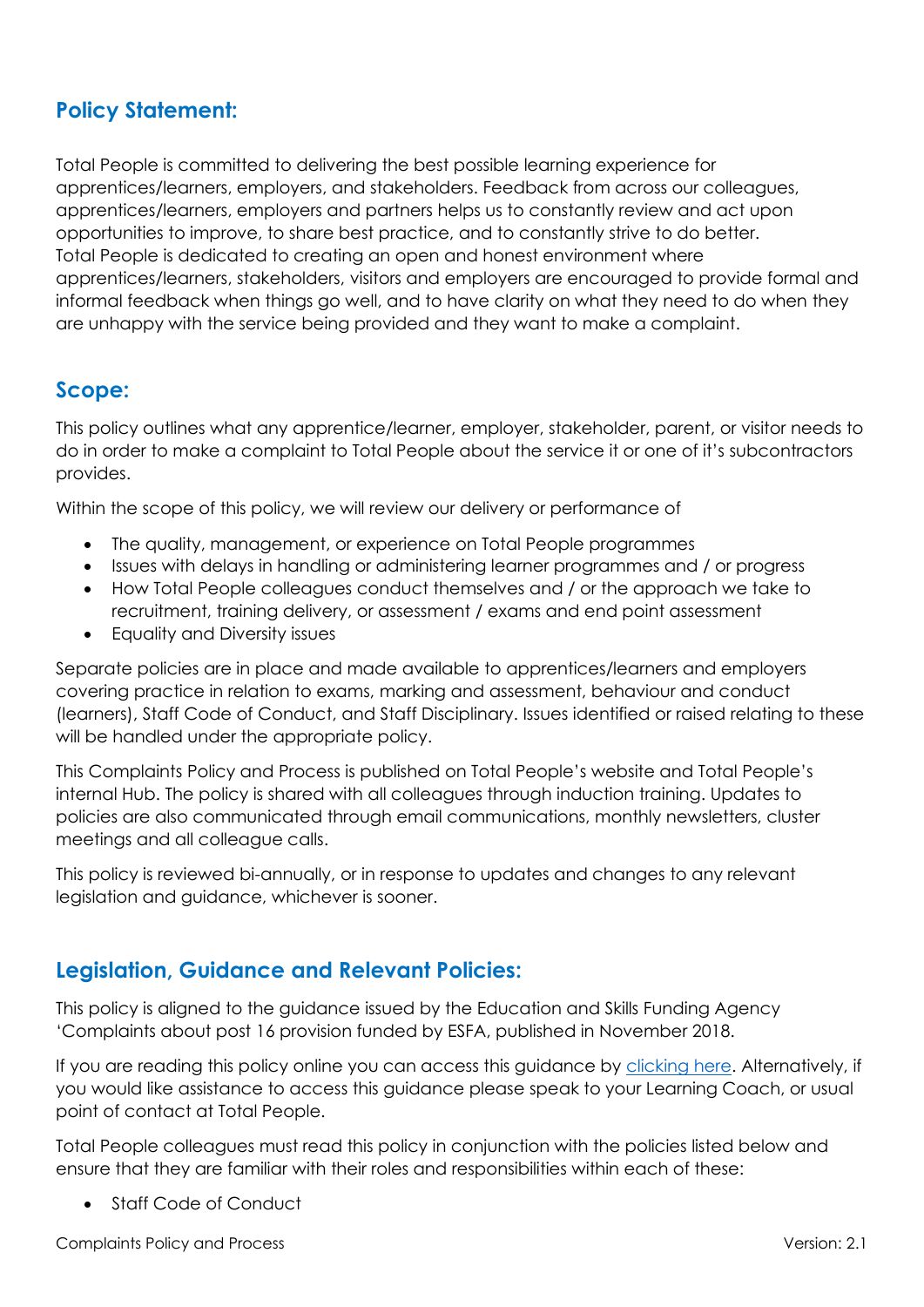- Exams Policy
- Malpractice Policy
- Conflict of Interest Policy
- Marking, Assessment and Appeals Policy
- Plagiarism and Collusion Policy
- Disciplinary Policy
- Capability Policy

## **Roles and Responsibilities:**

#### **Managing Director**

- Receives the Quarterly Complaints Report, providing scrutiny and reassurance
- Reports to the Executive Board in line with Governance requirements
- Ensures adherence to this policy at Organisational level

#### **Deputy Managing Director & Senior Leadership Team**

- Reviews the Quarterly Complaints Report, instigating the relevant and appropriate improvement activities at organisational level
- Ensures that the appropriate support (e.g. CPD) and relevant policies (e.g. disciplinary) are enacted to ensure that all issues relating to complaints are fully resolved
- Accountable to the Managing Director for quality of the service and provision
- Reports to SLT informal complaint activity

#### **Complaint Manager / Quality Manager**

- Oversees implementation of this policy at an operational level
- Ensures that complaints are being effectively resolved, and escalates any issues with complaint handling to the appropriate Director / Deputy Managing Director
- Provides support and guidance to the Corporate Services Team on administering the complaints process
- Produces a quarterly report on complaints for the SLT
- Supports cluster managers to develop CPD and improvement plans for Learning Coaches
- Produces the complaint tracker and shared folders for complaint correspondence, and manages access in line with GDPR policies
- Supports managers to articulate responses to complaints and creates standard templates, to help managers to respond to complaints effectively and efficiently

## **Corporate Services Team**

- Receive complaints via email, telephone or in writing and allocate to both a complaint handler, and notify the complaint manager
- Updates the central complaint tracker
- Ensures that all complaints are acknowledged
- Ensures that all complaint correspondence is stored in the central complaints management folder

## **Cluster Managers**

- Reviews handling of informal complaints and feedback received via Learning Coaches
- Ensures that the appropriate support (e.g. CPD) and relevant policies (e.g. disciplinary) are enacted to ensure that all issues relating to complaints are fully resolved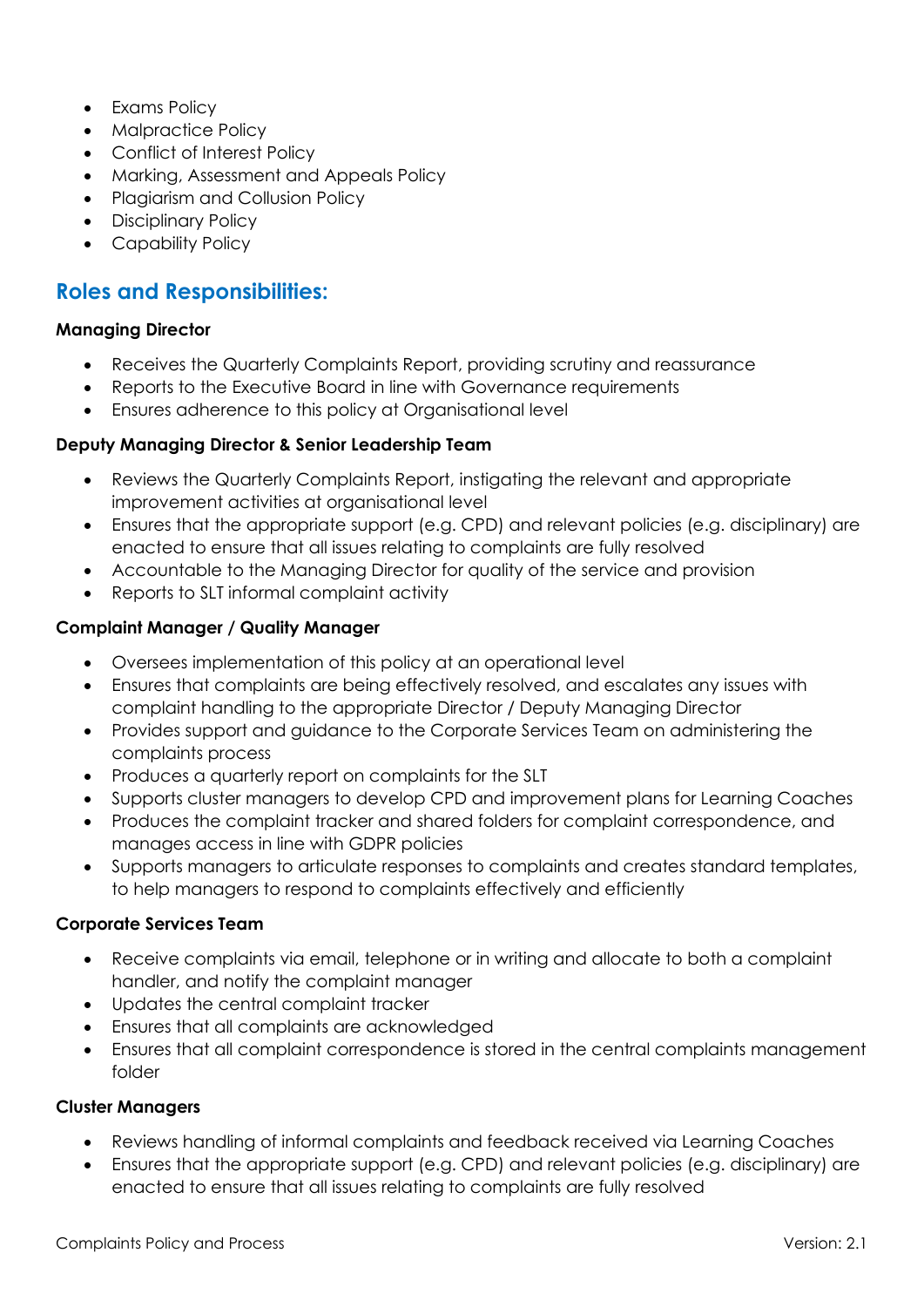- Reviews the Quarterly Complaints Report for their cluster, instigating the relevant and appropriate improvement activities at organisational level
- Accountable to the Deputy Managing Director for quality of the service and provision

## **All Total People Employees**

- Read, understand and fully implement responsibilities within this policy, and all related policies
- Promote professional conduct/behaviour in all working practices
- Be able to advise a learner or employer in how to raise a complaint should they so wish
- Challenge conduct/behaviour, which is not aligned to this Policy, escalating concerns to your line manager where appropriate

## **Subcontractors:**

Total People's partnership team are responsible for completing required due diligence checks and for the on-going monitoring of quality & compliance. Subcontractors will have their own policies and procedures in relation to complaints but are also expected to comply with Total People Policy.

## **Subcontractor roles & responsibilities:**

- Complaints Policy and procedures in place and available to learners through their induction programme, the partners website, and visible in physical centres
- The policy should detail:
	- o The policy review cycle, including who is responsible for update and sign off
	- o The last and next review date, and the version number
	- o How implementation of the policy will be monitored and continuously improved

# **Data Collection, Analysis, and Continuous Improvement:**

Total People understand that continuous improvement is vital to effective practice. We do this by:

- Ensuring that sufficient data is captured to enable identification of best practice
- Gathering learner feedback, including complaints, which enables the identification of best practice and drives decision making relating to our offer and delivery
- Gather feedback from employers, subcontractors and stakeholders which enable improvements to be made
- Reviewing the quarterly report on complaints and acting on recommendations

# **Complaint Process:**

## **Stage 1 (Informal)**

If you have an issue with some aspect of Total People's delivery, please raise this in the first instance with the person you deem to be your main contact. In most cases, for example, this will be your Learning Coach.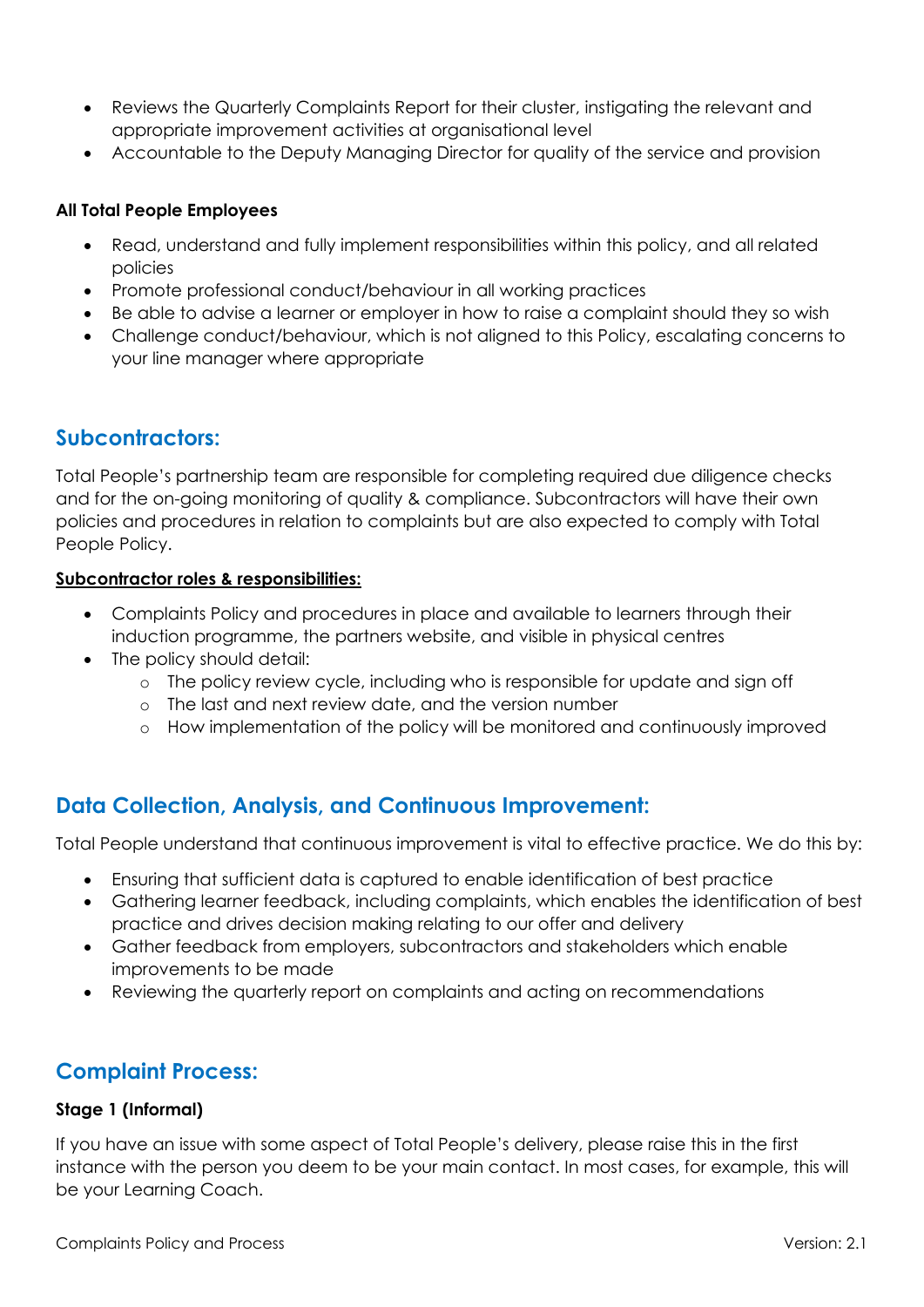At this stage, your complaint could be raised as part of a discussion, an email exchange, or a comment card in one of our centres. It will usually be handled by your learning coach or usual contact, unless the complaint is about them.

If you do not have a usual point of contact, or the complaint relates to your usual point of contact, it should be submitted to Total People in writing or over the telephone using the following details:

- Email: [enquiries@totalpeople.co.uk](mailto:enquiries@totalpeople.co.uk)
- Phone: 0161 674 6000
- Post: Total People, Group House, King Street, Middlewich CW10 9LZ

The time for responding to complaints at Stage 1 is 5 working days, but should usually be less.

## **Stage 2 (Formal Complaint)**

If the complaint is unresolved through following the steps at Stage 1, then a complaint should be submitted in writing, or given over the phone to:

- Email: [enquiries@totalpeople.co.uk](mailto:enquiries@totalpeople.co.uk)
- Phone: 0161 674 6000
- Post: Total People, Group House, King Street, Middlewich CW10 9LZ

Please include details of:

- Your full name
- Apprentice/learner number (where known)
- Contact details
- What the complaint is about
- Details of how you have raised the complaint informally (to whom, in what format, and what response you got)
- What solution to the issue do you see
- Any documentary evidence

Your complaint will usually be reviewed at this stage by your cluster or operations manager, depending on the nature of the complaint.

Your complaint at this stage should be acknowledged within 2 working days and investigated and responded to in writing within 10 working days. If the handling manager requires further time to fully investigate your complaint, they will write to you to advise you of this prior to the end of the 10-working day period.

## **Stage 3 (Appeal)**

If you wish to appeal the complaint response at Stage 2 then you must write (or email) to inform Total People of this within 10 working days of the issue of the Stage 2 response. The appeal request must clearly explain the reason(s) for appeal and will only be considered if the complainant can evidence one or more of the following:

- Any aspect of the original complaint was not investigated
- The investigation findings do not match the outcome
- There is new evidence which was not reasonably available at the time of the original complaint investigation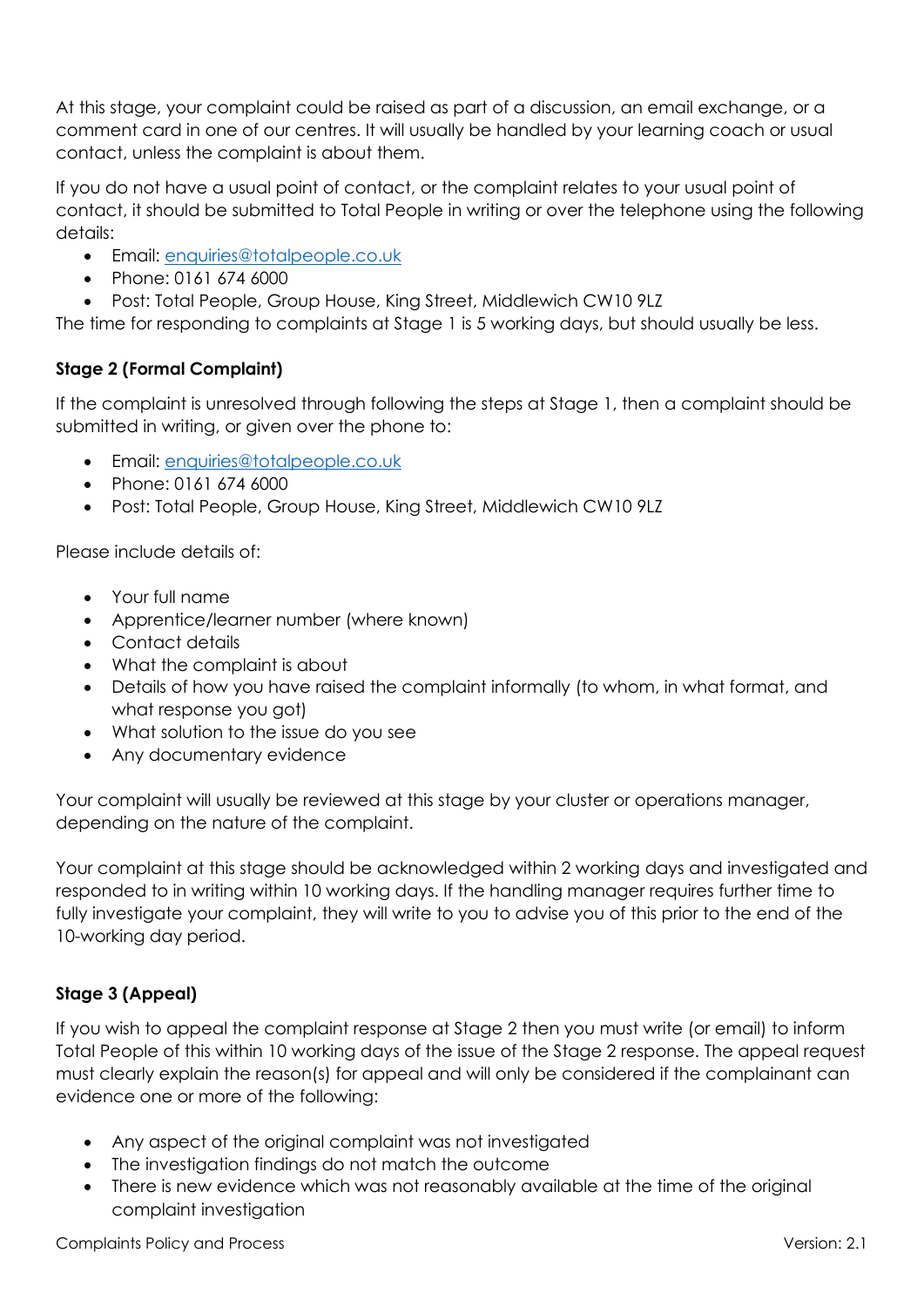• Total People's complaints process was not followed

At appeal stage, the Complaint Manager will appoint an Appeal Manager, which will usually be an Operations Manager or Director, depending on the nature and complexity of the complaint.

Your complaint at this stage should be acknowledged within 2 working days and investigated and responded to in writing within 10 working days. If the Appeal Manager requires further time to fully investigate your complaint, they will ensure that you are written to you to advise you of this and a new deadline prior to the end of the 10-working day period.

If you are unhappy with an apprenticeship and have not been satisfied with the outcome of following Total Peoples complaints procedure above, then you can contact the Education and Skills Funding Agency (ESFA) directly and raise your concerns with them.

## **How to complain to the ESFA**

- The ESFA will only accept complaints in writing, by email or letter.
- If you have difficulties in providing details in writing or if you are under 18, they will consider complaints made on your behalf by a third party. You will need to confirm that they can communicate with that third party on your behalf. If the complaint is on behalf of more than one person, the ESFA will need written permission from everyone.
- You should email complaints to [complaints.esfa@education.gov.uk,](mailto:complaints.esfa@education.gov.uk) or put them in a letter  $\dots$ Customer Service Team, Education and Skills Funding Agency

Cheylesmore House Quinton Road Coventry CV1 2WT

The ESFA will acknowledge the complaint within 5 days.

If you are still unsatisfied after the ESFA has responded, then you can write to the complaints adjudicator to decide on the case.

# **Complaint Conduct**

Complaints should be raised within twelve months of the original issue so that evidence is available for the investigation. Any complaint received after this period will not be investigated.

Learners should be aware that malicious complaints received in any form will result in disciplinary action (i.e. complaints that are not true, use of foul language in any communication that are sent to colleagues).

All complainants should be aware that colleagues have the right to work in a pleasant and safe environment and any violent or abusive behaviour towards colleagues will not be tolerated.